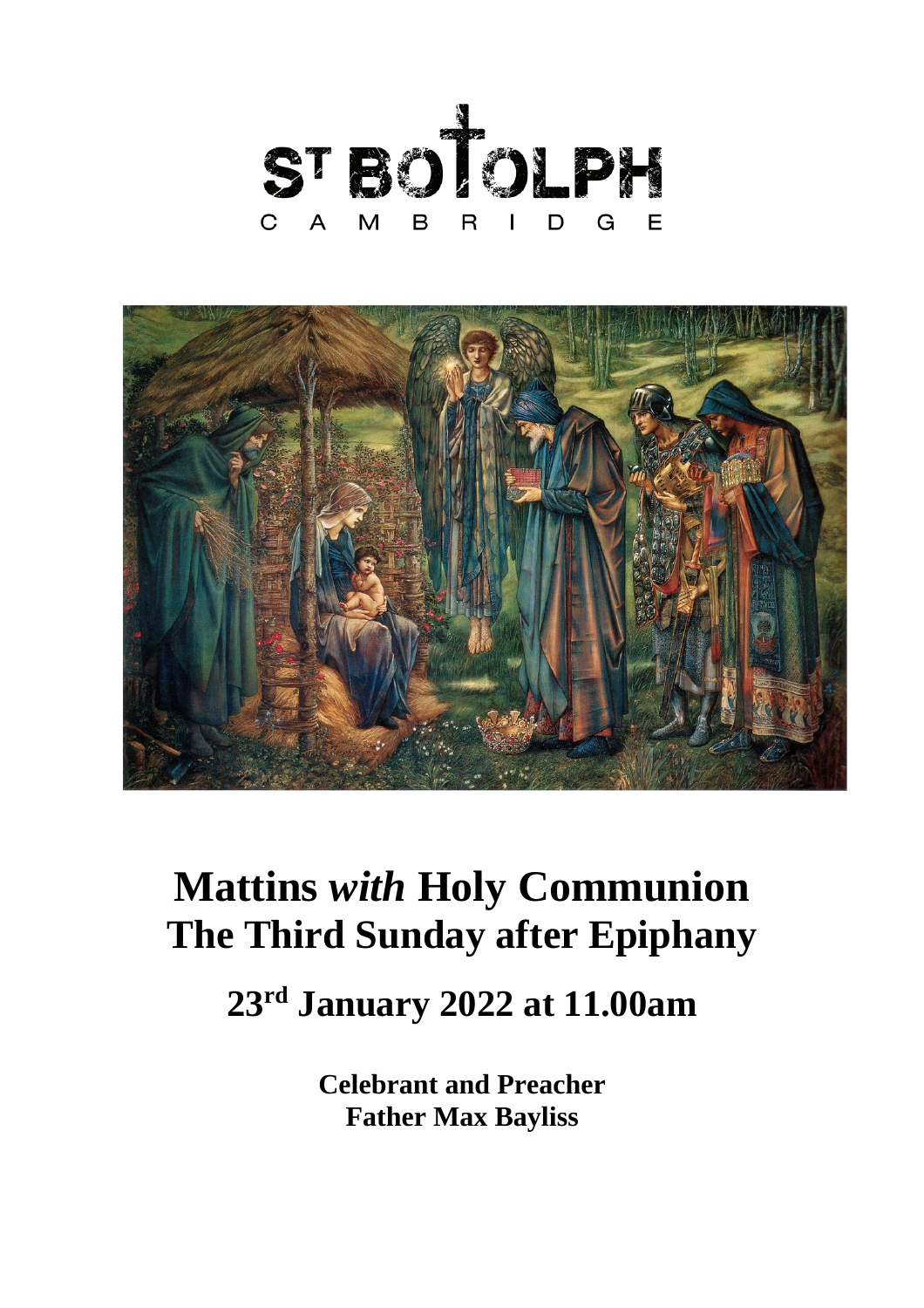*Music before the Service:* **Orlando Gibbons** *Voluntary in a*

*¶ Please stand when the celebrant enters.*

#### **WELCOME**

#### *THE INTROIT HYYM NEH 334 All people that on earth do dwell*

*THE VERSICLES AND RESPONSES (sung))*

O Lord, open thou our lips.

**And our mouth shall shew forth thy praise**.

O God, make speed to save us.

**O Lord, make haste to help us.** 

Glory be to the Father, and to the Son, and to the Holy Ghost,

**As it was in the beginning, is now and ever shall be, world without end. Amen.**  Praise ye the Lord.

**The Lord's Name be praised.** 

*THE VENITE (sung by all)*



- O CCME, let us'sing unto the'Lord : let us heartily rejoice in the  $f$ ' strength of ' our sal'vation.
	- 2 Let us come before his' presence with' thanksgiving: and shew ourselves ' glad in ' him with ' psalms.
	- 3 For the Lord is a 'great' God : and a great' King above 'all' gods.
	- 4 In his hand are all the' corners · of the' earth : and the strength of the' hills is' his' also.
	- 5 The sea is his and 'he' made it: and his hands pre'pared the' dry 'land.
- 6 O come, let us worship and'fall'down : and kneel be'fore the b 'Lord our ' Maker.
	- 7 For he is the 'Lord our 'God : and we are the people of his pasture, and the' sheep of' his' hand.

Glory be to the Father, and' to the' Son : and' to the' Holy' Ghost;

As it was in the beginning, is now and 'ever' shall be : world without ' end.' A'men.

## *¶ Please sit.*

#### *THE FIRST LESSON (read by Margaret Shepherd)*

#### *The first lesson is written in the twelfth chapter of the Letter to the Romans, beginning at the sixteenth verse.*

E not wise in your own conceits. Recompense to no man evil for evil. Provide things honest in B E not wise in your own conceits. Recompense to no man evil for evil. Provide things honest in the sight of all men. If it be possible, as much as lieth in you, live peaceably with all men. Dearly beloved, avenge not yourselves, but rather give place unto wrath; for it is written, Vengeance is mine; I will repay, saith the Lord. Therefore if thine enemy hunger, feed him; if he thirst, give him drink: for in so doing thou shalt heap coals of fire on his head. Be not overcome of evil, but overcome evil with good.

*Here endeth the first lesson.*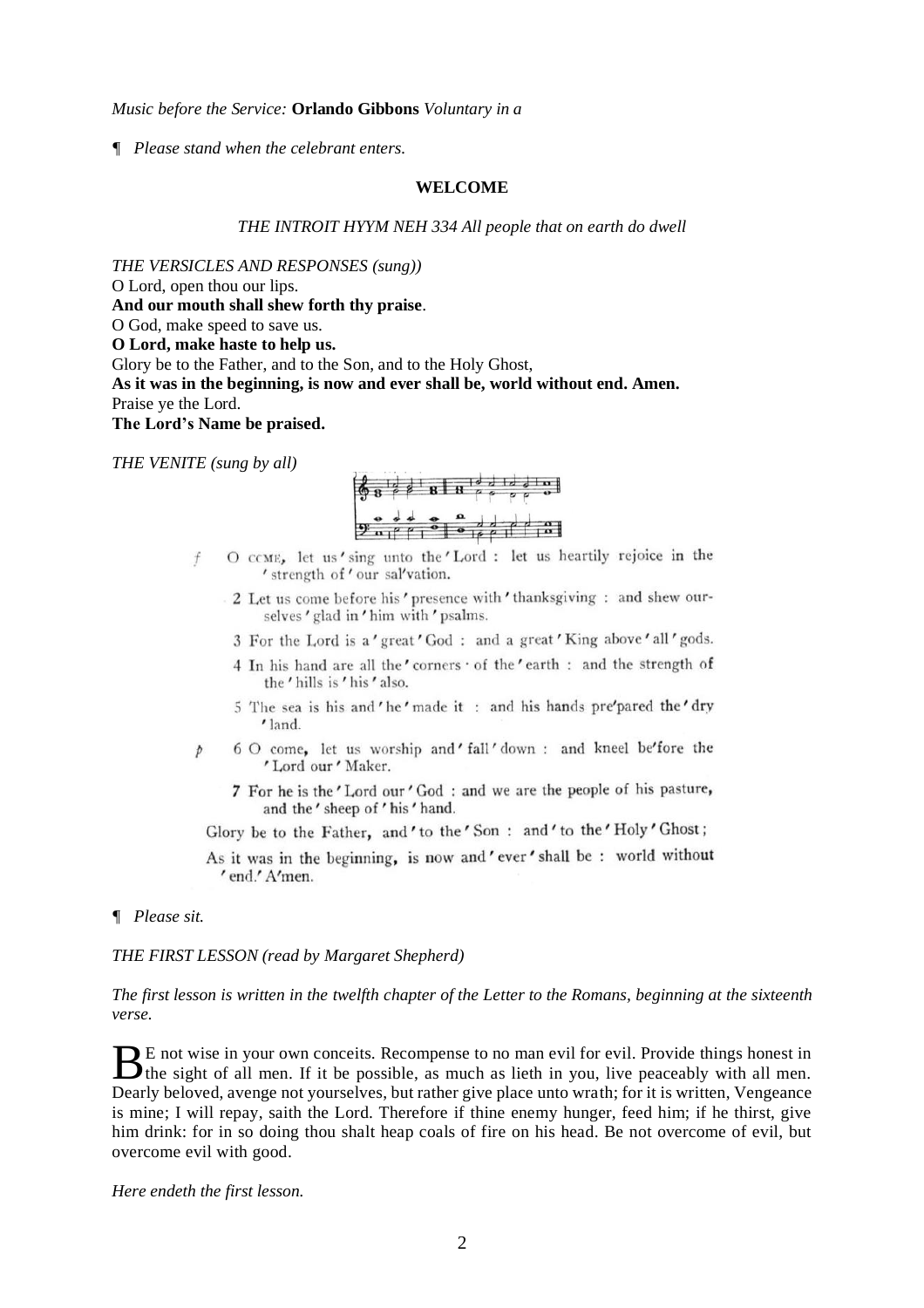*THE PSALM (sung by all)*

 $\overline{+}$  $\bullet$ BLESSED is the man that' feareth the 'Lord : he hath great de'light in ' his com'mandments. 2 His seed shall be 'mighty upon' earth : the generation of the ' faithful ' shall be ' blessed. 3 Riches and plenteousness shall be ' in his ' house : and his 'righteousness en'dureth for 'ever. 4 Unto the godly there ariseth up ' light in the ' darkness : he is ' merciful 'loving and ' righteous. 5 A good man is ' merciful and ' lendeth : and will ' guide his words with dis'cretion. 6 For he shall ' never be ' moved : and the righteous shall be had in ' ever'lasting re'membrance. 7 He will not be afraid of any'evil'tidings : for his heart standeth fast and be'lieveth' in the' Lord. 8 His heart is established and ' will not ' shrink : until he see his de-' sire up'on his' enemies. 9 He hath dispersed abroad and given ' to the ' poor : and his righteousness remaineth for ever, his horn shall'be ex'alted with' honour.

10 The ungodly shall see it and ' it shall ' grieve him : he shall gnash with his teeth and consume away, the de'sire of the un'godly shall ' perish.

*THE GRADUAL HYMN NEH 338 At the name of Jesus* (omit verse 6)

*¶ Please sit.*

*THE SECOND LESSON (read by George Owers)*

#### *The second lesson is written in the eighth chapter of the Gospel according to St Matthew, beginning at the first verse.*

HEN he was come down from the mountain, great multitudes followed him. And behold, there came a leper and worshipped him, saying, Lord, if thou wilt, thou canst make me clean. And Jesus put forth his hand, and touched him, saying, I will; be thou clean. And immediately his leprosy was cleansed. And Jesus saith unto him, See thou tell no man, but go thy way, shew thyself to the priest, and offer the gift that Moses commanded, for a testimony unto them. And when Jesus was entered into Capernaum, there came unto him a centurion beseeching him, and saying, Lord, my servant lieth at home sick of the palsy, grievously tormented. And Jesus saith unto him, I will come and heal him. The centurion answered and said, Lord, I am not worthy that thou shouldest come under my roof; but speak the word only, and my servant shall be healed. For I am a man under authority, having soldiers under me: and I say unto this man, Go, and he goeth; and to another, Come, and he cometh; and to my servant, Do this, and he doeth it. When Jesus heard it, he marvelled, and said to them that followed, Verily I say unto you, I have not found so great faith, no not in Israel. And I say unto you, That many shall come from the east and west, and shall sit down with Abraham, and Isaac, and Jacob, in the kingdom of heaven. But the children of the kingdom shall be cast out into outer darkness: there shall be weeping and gnashing of teeth. And Jesus said unto the centurion, Go thy way, and as thou hast believed, so be it done unto thee. And his servant was healed in the self-same hour. W

*Here endeth the second lesson.*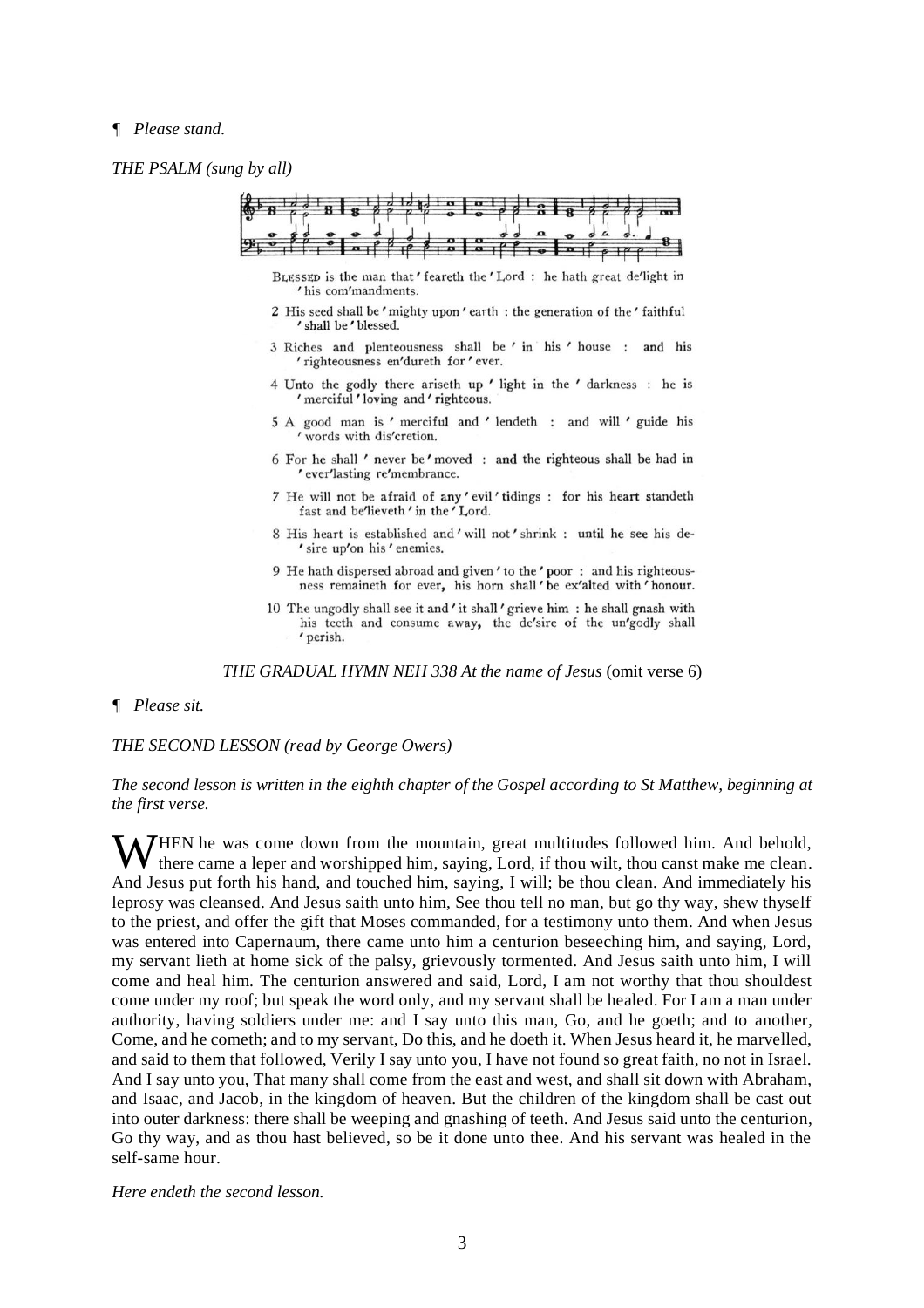*THE BENEDICTUS (sung by all)*



- 1 BLESSED be the Lord'God of'Israel : for he hath'visited and re-' deemed his ' people ;
- 2 And hath raised up a mighty sal'vation' for us : in the 'house of his ' servant ' David:
- 3 As he spake by the mouth of his'holy' Prophets : which have been ' since the ' world be'gan :
- 4 That we should be saved ' from our ' enemies : and from the ' hands of 'all that' hate us:
- 5 To perform the mercy promised ' to our ' forefathers : and to re-' member his ' holy ' Covenant :
- 6 To per'form the 'oath : which he' sware to our' fore ' father' Abraham :
- 7 That he would give us, that we being delivered out of the 'hand of our 'enemies : might ' serve him with'out ' fear;
- 8 In holiness and 'righteousness be'fore him: all the 'days of 'our'life.
- 9 And thou Child shalt be called the ' Prophet of the ' Highest : for thou shalt go before the face of the Lord' to pre'pare his' ways;
- 10 To give knowledge of salvation ' unto his ' people : for the re'mission ' of their' sins.
- 11 Through the tender mercy of 'our' God : whereby the day-spring ' from on ' high hath ' visited us ;
- 12 To give light to them that sit in darkness, and in the ' shadow of ' death : and to guide our feet' into the' way of' peace.
	- Glory be to the Father, and ' to the ' Son : and ' to the ' Holy ' Ghost;
	- As it was in the beginning, is now and 'ever' shall be : world without ' end ' A'men.

#### BELIEVE in God

**the Father Almighty, Maker of heaven and earth: And in Jesus Christ his only Son our Lord, Who was conceived by the Holy Ghost, Born of the Virgin Mary, Suffered under Pontius Pilate, Was crucified, dead, and buried: He descended into hell; The third day he rose again from the dead; He ascended into heaven, And sitteth on the right hand of God the Father Almighty; From thence he shall come to judge the quick and the dead. I believe in the Holy Ghost; The holy Catholick Church; The Communion of Saints; The Forgiveness of sins; The Resurrection of the body, And the Life everlasting. Amen.**  I

#### *¶ Please kneel or sit.*

## *THE PRAYERS*

#### *Collect for the Third Sunday after Epiphany*

LMIGHTY and everlasting God, mercifully look upon our infirmities, and in all our dangers ALMIGHTY and everlasting God, mercifully look upon our infirmities, and in all our dangers<br>A and necessities stretch forth thy right hand to help and defend us; through Jesus Christ our Lord. **Amen.**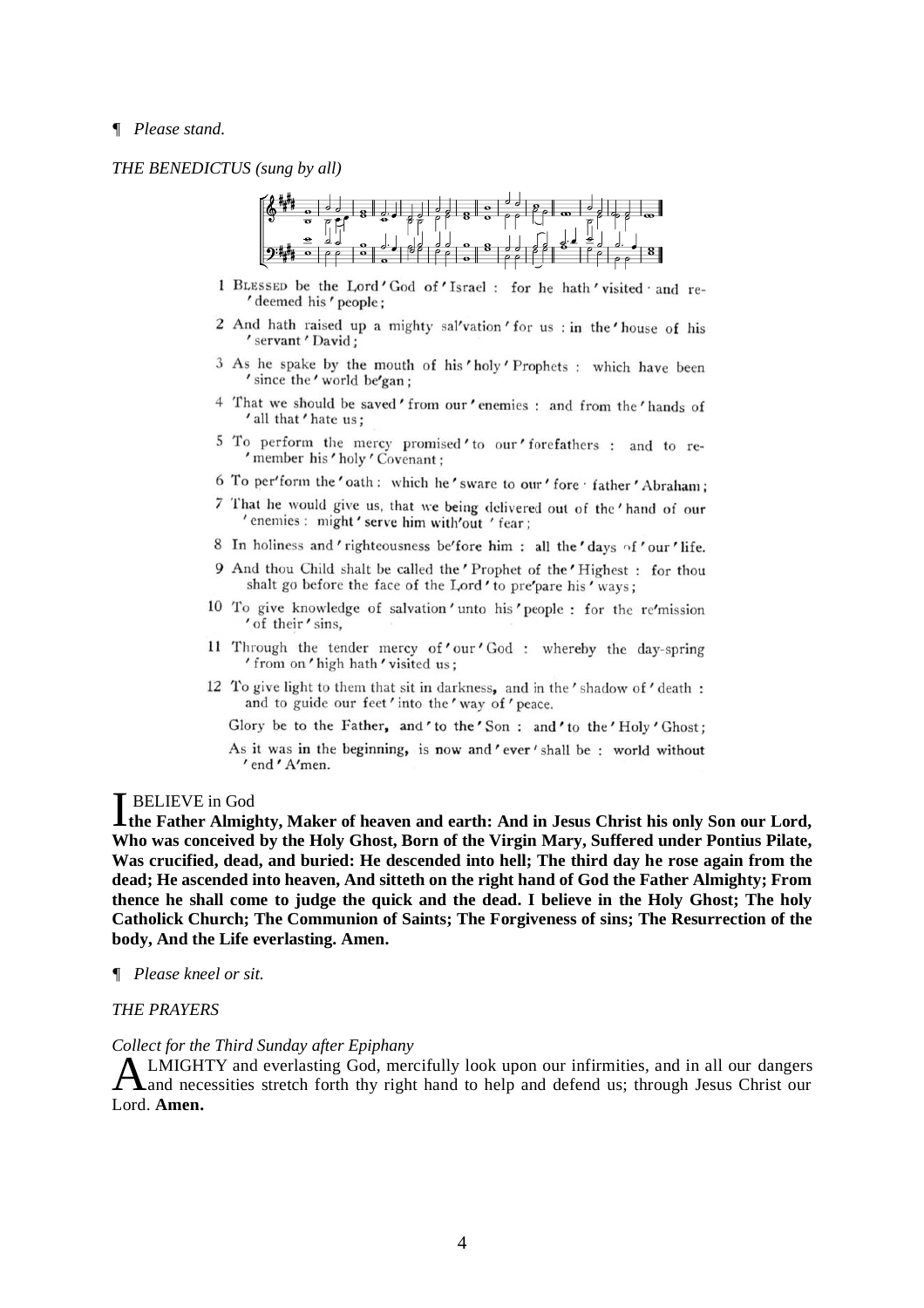## *Collect for Peace*

GOD, who art the author of peace and lover of concord, in knowledge of whom standeth our eternal life, whose service is perfect freedom: Defend us thy humble servants in all assaults of our eternal life, whose service is perfect freedom: Defend us thy humble servants in all assaults of our enemies; that we, surely trusting in thy defence, may not fear the power of any adversaries; through the might of Jesus Christ our Lord. **Amen.**

## *Collect for Grace*

LORD, our heavenly Father, Almighty and everlasting God, who hast safely brought us to the **OLORD**, our heavenly Father, Almighty and everlasting God, who hast safely brought us to the beginning of this day: Defend us in the same with thy mighty power; and grant that this day we fall into no sin, neither run into any kind of danger; but that all our doings may be ordered by thy governance, to do always that is righteous in thy sight; through Jesus Christ our Lord. **Amen.** 

GOD, the Creator and Preserver of all, we humbly beseech thee for all sorts and conditions of thy people; that thou wouldest be pleased to make thy ways known unto them, thy saving health unto all nations. More especially, we pray for the good estate of thy Holy Church: that it may be so guided and governed by thy good Spirit, that all who profess and call themselves Christians may be led into the way of truth, and hold the faith in unity of spirit, in the bond of peace, and in righteousness of life. We commend to thy fatherly goodness all those, who are any ways afflicted, or distressed, in mind, body or estate; that it may please thee to comfort and relieve them, according to their several necessities, giving them patience under their sufferings, and a happy issue out of their afflictions. All this we beg for Jesus Christ his sake**. Amen.**  O

*¶ Please sit*

## *THE SERMON* **Father Max Bayliss**

*¶ Please stand.*

## *OFFERTORY HYMN NEH 351 Come ye faithful, raise the anthem*

## *¶ Please kneel or sit*

## *CONFESSION AND ABSOLUTION*

The that do truly and earnestly repent you of your sins, and are in love and charity with your neighbours, and intend to lead a new life, following the commandments of God, and walking from neighbours, and intend to lead a new life, following the commandments of God, and walking from henceforth in his holy ways; Draw near with faith, and take this holy Sacrament to your comfort; and make your humble confession to Almighty God, meekly kneeling upon your knees.

## LMIGHTY God,

A LMIGHTY God,<br>**Father of our Lord Jesus Christ, Maker of all things, Judge of all men; We acknowledge and bewail our manifold sins and wickedness, Which we, from time to time, most grievously have committed, By thought, word, and deed, Against thy Divine Majesty, Provoking most justly thy wrath and indignation against us. We do earnestly repent, And are heartily sorry for these our misdoings; The remembrance of them is grievous unto us; The burden of them is intolerable. Have mercy upon us, Have mercy upon us, most merciful Father; For thy Son our Lord Jesus Christ's sake, Forgive us all that is past; And grant that we may ever hereafter Serve and please thee In newness of life, To the honour and glory of thy Name; Through Jesus Christ our Lord. Amen.** 

## *THE ABSOLUTION*

LMIGHTY God, our heavenly Father, who of his great mercy hath promised forgiveness of sins ALMIGHTY God, our heavenly Father, who of his great mercy hath promised forgiveness of sins to all them that with hearty repentance and true faith turn unto him; Have mercy upon you; + pardon and deliver you from all your sins; confirm and strengthen you in all goodness; and bring you to life everlasting; through Jesus Christ our Lord. **Amen.**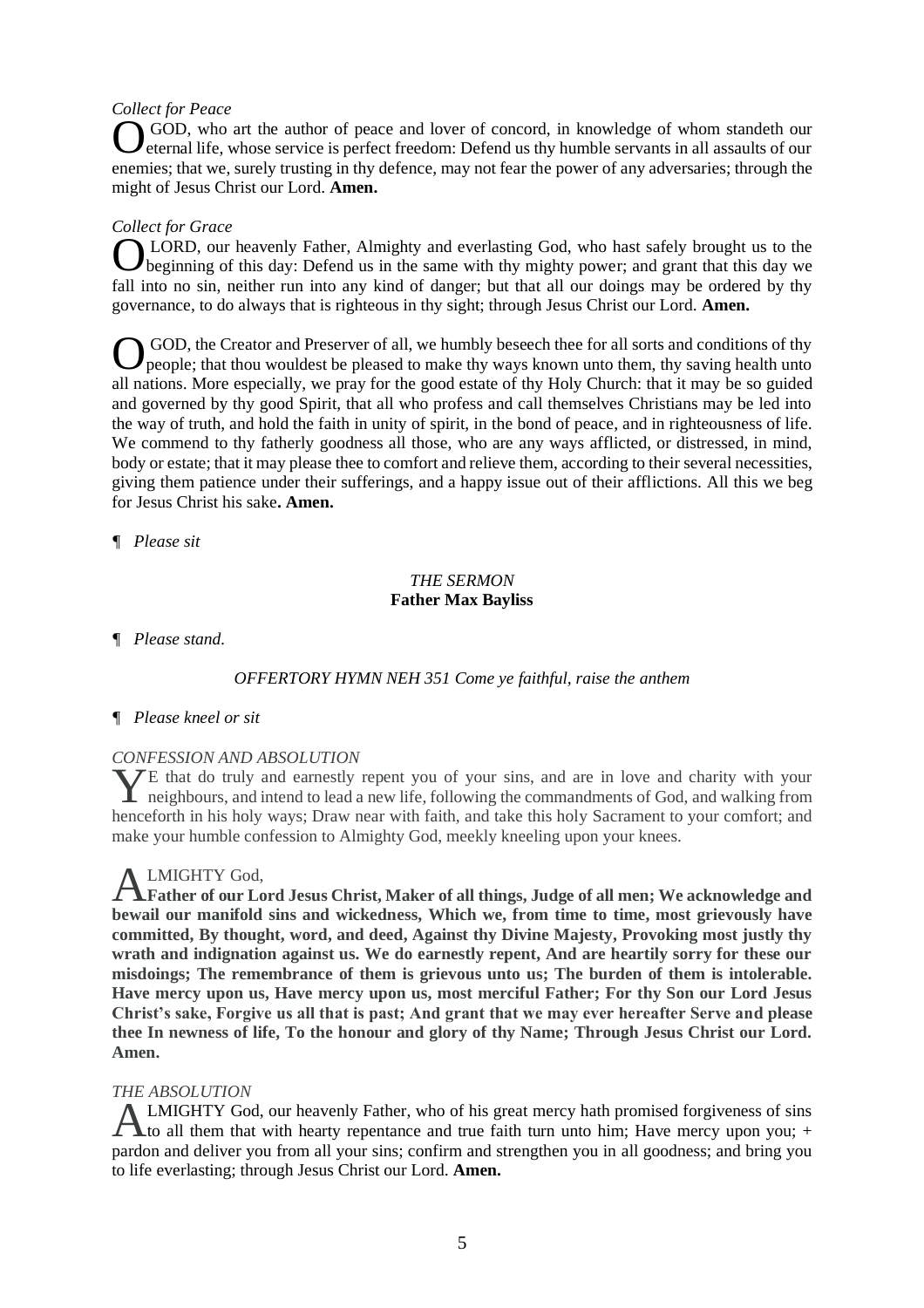*THE SURSUM CORDA* HE Lord be with you. **And with thy spirit.** Lift up your hearts. **We lift them up unto the Lord.** Let us give thanks unto our Lord God. **It is meet and right so to do.**   $\overline{\text{T}}$ 

It is very meet, right, and our bounden duty, that we should at all times, and in all places, give thanks unto thee, O Lord, Holy Father, Almighty, Everlasting God. Therefore with Angels and Archangels, and with all the company of heaven, we laud and magnify thy glorious Name; evermore praising thee, and singing:

## *THE SANCTUS & BENEDICTUS (music by William Byrd)*

OLY, holy, holy, Lord God of hosts, heaven and earth are full of thy glory: Glory be to thee, O Lord most High. Amen. + Blessed is he that cometh in the name of the Lord. Hosanna in the highest.

## *¶ Please kneel or sit.*

## *THE PRAYER OF CONSECRATION*

LMIGHTY God, our heavenly Father, who of thy tender mercy, didst give thine only Son Jesus ALMIGHTY God, our heavenly Father, who of thy tender mercy, didst give thine only Son Jesus<br>
Christ to suffer death upon the Cross for our redemption; who made there (by his one oblation of himself once offered) a full, perfect, and sufficient sacrifice, oblation, and satisfaction, for the sins of the whole world; and did institute, and in his holy Gospel command us to continue, a perpetual memory of that his precious death, until his coming again: Hear us, O merciful Father, we most humbly beseech thee; and grant that by the power of the Holy Spirit, we receiving these thy creatures of bread and wine, according to thy Son our Saviour Jesus Christ's holy institution, in remembrance of his death and passion, may be partakers of his most blessed + Body and Blood: Who, in the same night that he was betrayed, took Bread; and when he had given thanks, he brake it, and gave it to his disciples, saying: Take, eat, this is my Body, which is given for you; Do this in remembrance of me. Likewise, after supper, he took the Cup; and, when he had given thanks, he gave it to them, saying: *Drink ye all of this; for this is my Blood of the New Testament, which is shed for you, and for many, for the remission of sins; Do this, as oft as ye shall drink it, in remembrance of me.* **Amen.**

## *THE AGNUS DEI (music by Bottazzo)*

LAMB of God, that takest away the sins of the world, have mercy upon us. O Lamb of God, that takest away the sins of the world, have mercy upon us. O Lamb of God that takest away the sins of the world, grant us thy peace. O

## *THE INVITATION TO COMMUNION*

THE Body of our Lord Jesus Christ, which was given for thee, preserve thy body and soul unto everlasting life: Take and eat this in remembrance that Christ died for thee, and feed on him in everlasting life: Take and eat this in remembrance that Christ died for thee, and feed on him in thy heart by faith with thanksgiving. **Amen.**

## *THE COMMUNION*

## *THE COMMUNION ANTHEM* **John Redford** *Rejoice in the Lord*

Rejoice in the Lord alway, and again I say, rejoice. Let your softness be known unto all men: the Lord is at hand. Be careful for nothing: but in all prayer and supplication, let your petitions be manifest unto God with giving of thanks. And the peace of God, which passeth all understanding, shall keep your hearts and minds through Christ Jesu. Amen.